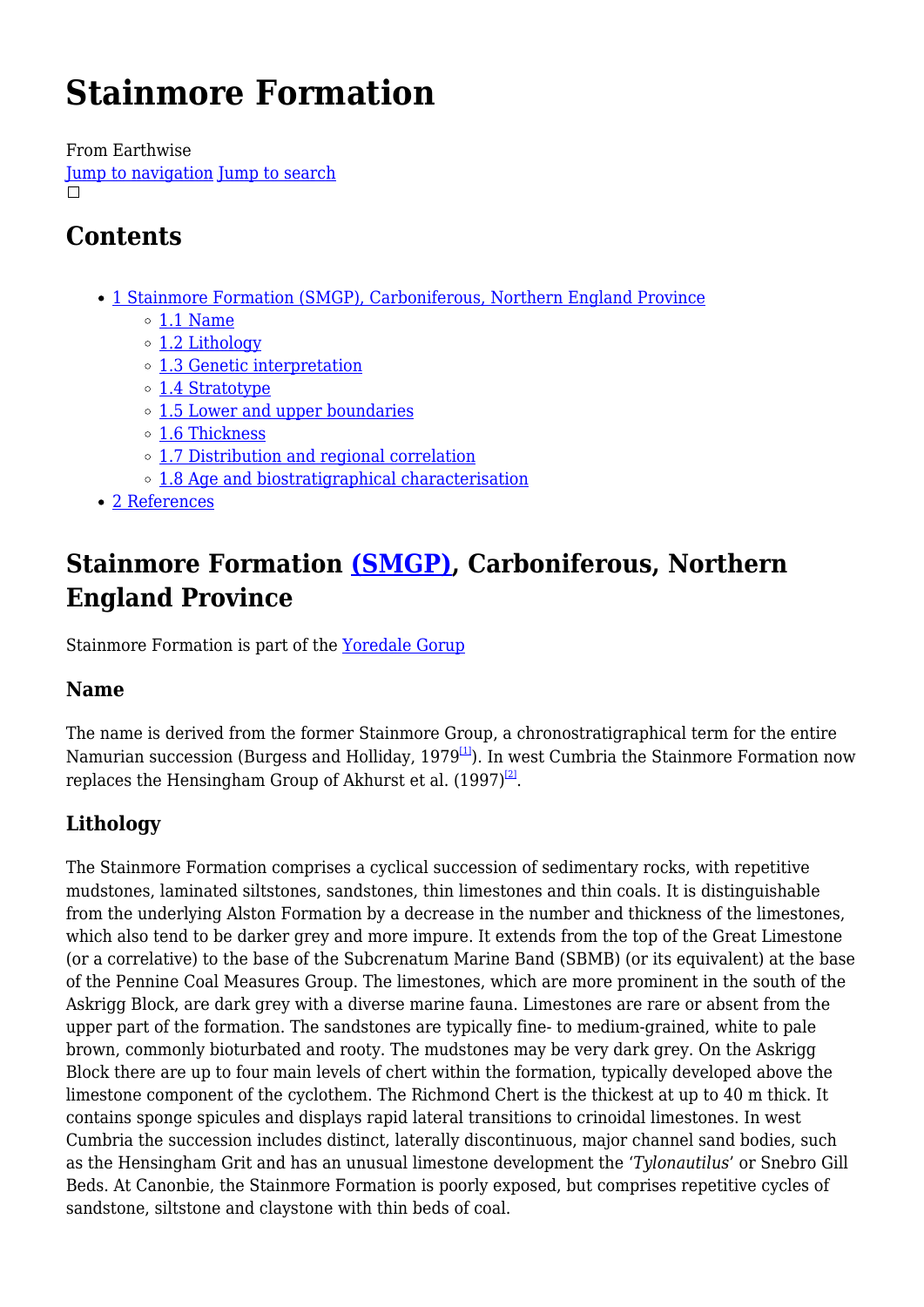(It should be noted that the formerly widespread use across Northumberland and Durham, of the term 'Millstone Grit' to encompass sandstone-rich beds beneath undoubted Coal Measures rocks, appears to be traceable back to the long-obsolete threefold division of the British Carboniferous sequence into Mountain Limestone, Millstone Grit and Coal Measures. Whereas the first and third of these divisions could be readily recognised, it is clear that the original geological surveyors felt constrained, apparently with some difficulty, to define representatives of the Millstone Grit, even as recently as the latter half of the 20th century. Accordingly, beds between the former Upper Limestone Group and Coal Measures in Northumberland, and between the former Alston Group and Coal Measures of the Northern Pennines, have been classified as Millstone Grit. This usage was applied as recently as 1989 in the compilation of Geological Sheet 20 (Newcastle upon Tyne), though further confusion was introduced here with the synonymous use of the term Stainmore Group to classify these rocks. A more cautious, and arguably realistic, approach had previously been adopted on Geological Sheet 13 (Bellingham). Here the succession above the Liddesdale Group was classified as Stainmore Group, with no reference to Millstone Grit. Dunham (1990, p. 36)<sup>[\[3\]](#page--1-0)</sup> drew attention to the difficulty of correlating sandstones beneath the Coal Measures with the classic Millstone Grit of the mid Pennines, Yorkshire and Lancashire, adding that the difficulty of making this correlation had by then been appreciated for at least half a century.

Whereas use of the term Millstone Grit cannot at present be justified in this part of northern England, it is important to recognise that coarse-grained sandstone bodies, which exhibit many 'Millstone Grit' characteristics with strongly erosive bases and with channel-like morphologies are present within the succession classified as the Stainmore Formation. Current knowledge indicates that these are present at several horizons within the Stainmore Formation succession, though no clear evidence has yet emerged to view these as other than local lithofacies variations within the rocks classified as Stainmore Formation. In Northumberland such sand bodies include the Rothley and Shaftoe Grits of Geological sheets 14 (Morpeth) and.9 (Rothbury), which exhibit deep erosive bases close to the horizons of the Little and Oakwood limestones respectively (Young and Lawrence, 2002REF NOT FOUND). Although not recently mapped in detail, the Longhoughton Grits of Geological Sheet.6 (Alnwick) appear to comprise a channel-based sandstone at the horizon of the Foxton limestones. In all of these cases there is evidence of contemporaneous tectonic control on sedimentation. Clearly, in these examples, 'Millstone Grit'-like sandstones occur at a variety of stratigraphical levels, and are underlain and overlain by successions of rocks characteristic of the Stainmore Group lithofacies.

Notwithstanding Dunham's  $(1990)^{3}$  comments on the stratigraphical affinities of certain coarsegrained, locally pebbly sandstones, noted above, evidence from recent mapping of the northern margin of the Alston Block (Whitfield to Hexhamshire Common) has shown that coarse-grained, channel, sand-bodies dominate the succession in the upper part of the Stainmore Formation. Thus, in this area, the formation comprises a lower division consisting of mudstone interbedded with tabular units of fine and medium-grained sandstone and thin limestone beds, and an upper division of coarse-grained sandstone, lacking limestone. Work in progress on the Alston Block will determine the distribution and significance of this upper division and hence its lithostratigraphical status.)

#### **Genetic interpretation**

Cyclical marine and deltaic environments.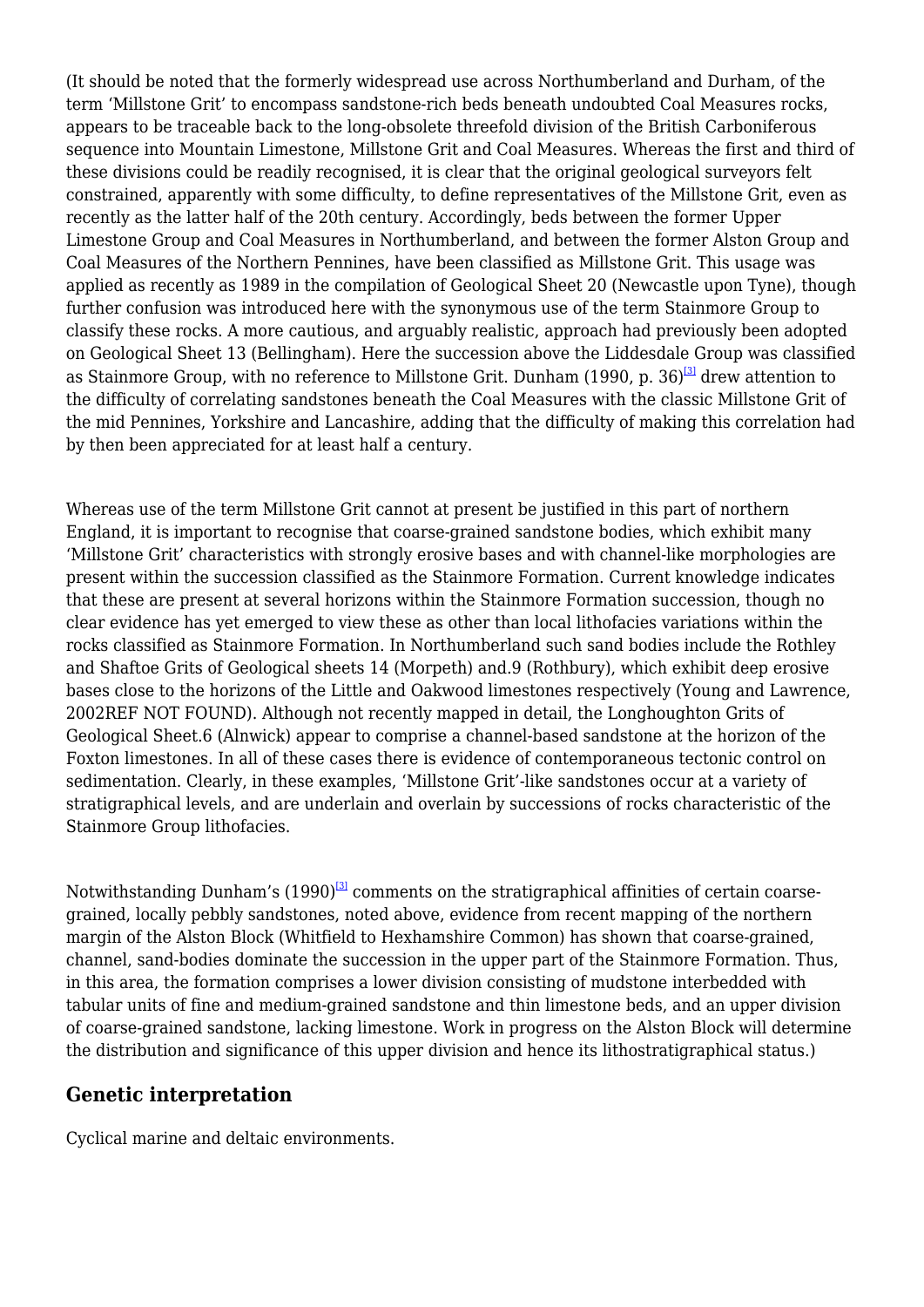### **Stratotype**

The type area of the Stainmore Formation is the Stainmore Trough. Reference sections include Mousegill Beck (BGS Registration Number NY81SW/7) (NY 8369 1242) from the base of the Subcrenatum (Swinstone Top) Marine band at 136.25.m depth to the top of the Great Limestone at 582.47 m depth (see Burgess and Holliday, 1979) and the Throckley Borehole (BGS Registration Number NZ16NW/45) (NZ 1456 6762) from about 69 to 577 m depth. In west Cumbria the formation occurs in the Distington Borehole (BGS Registration Number NX92SE/84) (NX 9972 2334) from below the inferred position of the Subcrenatum Marine Band (SBMB) at about 20 m depth to the top of the First Limestone, Eskett Limestone Formation, at about 121.m depth (see Akhurst et al., 1997, fig.  $24^{[2]}$  $24^{[2]}$  $24^{[2]}$ ; the Rowhall Farm Borehole (BGS Registration Number NY03NE/49) (NY 0851 3664) from the non-sequence at about 61.5 m depth to the top of the First Limestone, Eskett Limestone Formation, at about 203.2 m depth (see Akhurst et al. 1997, fig.  $24^{2}$ ; Brand, 2003<sup>[\[4\]](#page--1-0)</sup>); Bigrigg Quarry (disused) (NY 0052 1270) which includes Yeadonian strata (see Eastwood et al., 1931<sup>[\[5\]](#page--1-0)</sup>; Akhurst et al., 1997<sup>[\[2\]](#page--1-0)</sup>); Brigham Quarry (disused) (NY 083 302) which exposes more than 30 m thickness of the Hensingham Grit which is locally developed at the base of the formation (see Young and Boland, 1992<sup>[\[6\]](#page--1-0)</sup>; Akhurst et al., 1997<sup>[\[2\]](#page--1-0)</sup>); and Snebro Gill (NX 9835 1685) where stream sections and cuttings in the Hensingham inlier include impure marine limestones and mudstones.

### **Lower and upper boundaries**

The base of the formation is conformable on the Great Limestone Member (or correlatives) at the top of the Alston Formation (Figure 6, Column 7; Figure 8, Columns 11, 12; Figure 9, Columns 13, 5–7; Figure 10, Column.3; Figure 11, Columns 1, 3; Figure 12, Columns 1, 3, 4; Figure.13, Columns 3, 4; Figure 14, Columns 2, 3; Figure.15, Columns 2–4). However, in west Cumbria, in the Egremont–Whitehaven–Maryport–Cockermouth area, the lower boundary occurs where the shelf carbonate sequence of the First Limestone Member is terminated and conformably overlain by the mostly clastic marine and deltaic facies of the Stainmore Formation (Figure.14, Column.1). Here, at outcrop the basal part of the Stainmore Formation generally comprises the coarse-grained, fluvial, Hensingham Grit with a thin basal mudstone.

The top of the formation is generally conformable beneath the Subcrenatum Marine Band (SBMB) at the base of the mostly fluviodeltaic mudstones, siltstones and sandstones of the Pennine Lower Coal Measures (PLCM), or at the base of the coal-bearing sequence if this marker band (or an equivalent) cannot be identified.

On the Askrigg Block, the top of the formation is at the base of the Pendleton Formation, Millstone Grit Group (Figure 9, Column 17; Figure 15, Columns 2–4). Here, the mixed shelf carbonate and deltaic succession of the Stainmore Formation is succeeded, at an unconformity of E1c age by sandstone-dominated strata (see Brandon et al.,  $1995^{[7]}$  $1995^{[7]}$  $1995^{[7]}$ ).

In the Canonbie Coalfield, the boundary with the Pennine Lower Coal Measures Formation is uncertain in both position and nature. The Subcrenatum Marine Band has not been recognised here, and the unconformities inferred by Lumsden et al.  $(1967)^{[8]}$  $(1967)^{[8]}$  $(1967)^{[8]}$  and Picken  $(1988)^{[9]}$  $(1988)^{[9]}$  $(1988)^{[9]}$  have been discounted by Jones and Holliday  $(2006)^{1101}$  on sedimentological and seismic reflection evidence.

### **Thickness**

The formation tends to thicken into troughs and half-grabens. In north and west Cumbria it thickens northwards, the relatively thin succession on the Lake District Block being separated from the Solway Basin by the syndepositional Maryport Fault (Barnes et al., 1988<sup>[\[11\]](#page--1-0)</sup>; Chadwick et al., 1995<sup>[\[12\]](#page--1-0)</sup>).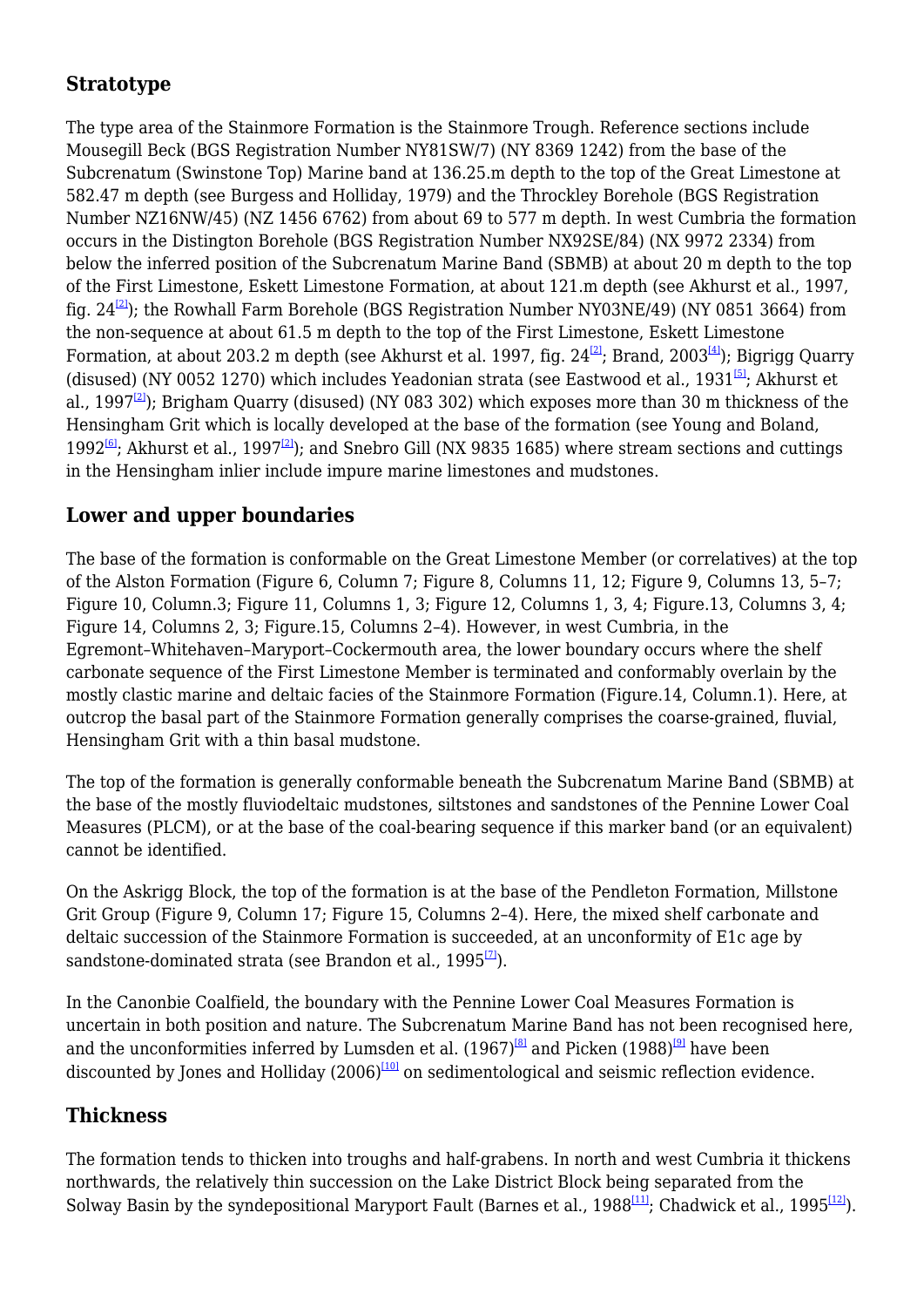The formation is 50.m thick in the Lamplugh area (Young and Boland,  $1992^{6}$ ) and 110.m and 140.m thick in the Distington and Rowhall Farm boreholes respectively (Akhurst et al., 1997). Over 500.m of strata are present in boreholes north of Maryport (Ramsbottom,  $1978^{[13]}$  $1978^{[13]}$  $1978^{[13]}$ ). The thickest development on the Askrigg Block is about 180.m at the northern margin where the deltaic component of the cyclothems is thicker. The formation is up to 200 m thick in the Appleby district. Around Canonbie, seismic reflection data indicate that the formation is more than 400 m thick.

### **Distribution and regional correlation**

Northern England, north of the Askrigg Block, including west Cumbria.

### **Age and biostratigraphical characterisation**

Namurian (Pendleian to Yeadonian). The type localities of the Yeadonian ammonoids *Cancelloceras cancellatum* and *Gastrioceras cumbriense* occur within the mudstone beds at Bigrigg (NY 0010 1305). In west and north Cumbria the formation is also Pendleian to Yeadonian, but there is a large non-sequence above the Snebro Gill Beds in which strata of Chokierian to Marsdenian age are absent (Akhurst et al., 1997<sup>[\[2\]](#page--1-0)</sup>). The limestones that are more prominent in the south of the Askrigg Block notably include crinoid debris and the nautiloid *Tylonautilus nodiferus*. The first appearance of common *Crassispora kosankei* miospores about 14 m above the base of the first thick sandstone ('First Grit') in the Throckley Borehole (see above) marks the base of the KV Zone (Stephenson et al.,  $2008^{[14]}$  $2008^{[14]}$  $2008^{[14]}$ ) of Kinderscoutian age. The upper 140 m of the Stainmore Formation in the Langholm area includes strata of the FR miospore Zone (late Marsdennian to Yeadonian in age) in the Rowanburnfoot Borehole (BGS Registration Number NY47NW/27) (NY 41031 75743) (Owens,  $1980^{115}$ .

# **References**

- 1. [↑](#page--1-0) Burgess, I C, and Holliday, D W.1979.Geology of the country around Brough-under-Stainmore.*Memoir of the Geological Survey of Great Britain*, Sheet 31, parts 25 and 30 (England and Wales)
- 2.  $\uparrow$   $\frac{2.0}{2.1}$  $\frac{2.0}{2.1}$  $\frac{2.0}{2.1}$  $\frac{2.0}{2.1}$  $\frac{2.0}{2.1}$   $\frac{2.2}{2.2}$  $\frac{2.2}{2.2}$  $\frac{2.2}{2.2}$   $\frac{2.3}{2.4}$  $\frac{2.3}{2.4}$  $\frac{2.3}{2.4}$  $\frac{2.3}{2.4}$  $\frac{2.3}{2.4}$   $\frac{2.5}{2.5}$  $\frac{2.5}{2.5}$  $\frac{2.5}{2.5}$  Akhurst, M C, Chadwick, R A, Holliday, D W, McCormac, M, McMillan, A A, Millward, D, and Young, B.1997.Geology of the west Cumbria district.*Memoir of the British Geological Survey*, Sheets 28, 37 and 47 (England and Wales)
- 3.  $\uparrow$   $\frac{3.0 \text{ } 3.1 \text{ }}{2}$  $\frac{3.0 \text{ } 3.1 \text{ }}{2}$  $\frac{3.0 \text{ } 3.1 \text{ }}{2}$  $\frac{3.0 \text{ } 3.1 \text{ }}{2}$  $\frac{3.0 \text{ } 3.1 \text{ }}{2}$  Dunham, K C.1990.Geology of The Northern Pennine Orefield: Volume 1, Tyne to Stainmore (2nd edition).*Economic Memoir of the British Geological Survey*, Sheets 19 and 25, parts 13, 24, 26, 31 and 32 (England and Wales).
- 4. [↑](#page--1-0) Brand, P J.2003.Re-examination of the fossil collections made from the Rowhall Farm Borehole, Dearham.*British Geological Survey Internal Report*, IR/03/014R.
- 5. [↑](#page--1-0) Eastwood, T, Dixon, E E L, Hollingsworth, S, and Smith, B.1931.The geology of the Whitehaven and Workington District.*Memoir of the Geological Survey*, Sheet 28 (England and Wales).
- 6.  $\uparrow$   $6.0$   $6.1$  Young, B, and Boland, M P.1992. Geology and land-use planning: Great Broughton–Lamplugh area, Cumbria.
- 7. [↑](#page--1-0) Brandon, A, Riley, N J, Wilson, A A, and Ellison, R A.1995.Three new early Namurian (E1c–E2a) marine bands in central and northern England, UK, and their bearing on correlations with the Askrigg Block.*Proceedings of the Yorkshire Geological Society*, Vol. 50, 333–355
- 8. [↑](#page--1-0) Lumsden, G I, Tulloch, W, Howells, M F, and Davies, A.1967.The geology of the neighbourhood of Langholm.*Memoir of the Geological Survey of Great Britain*, Sheet 11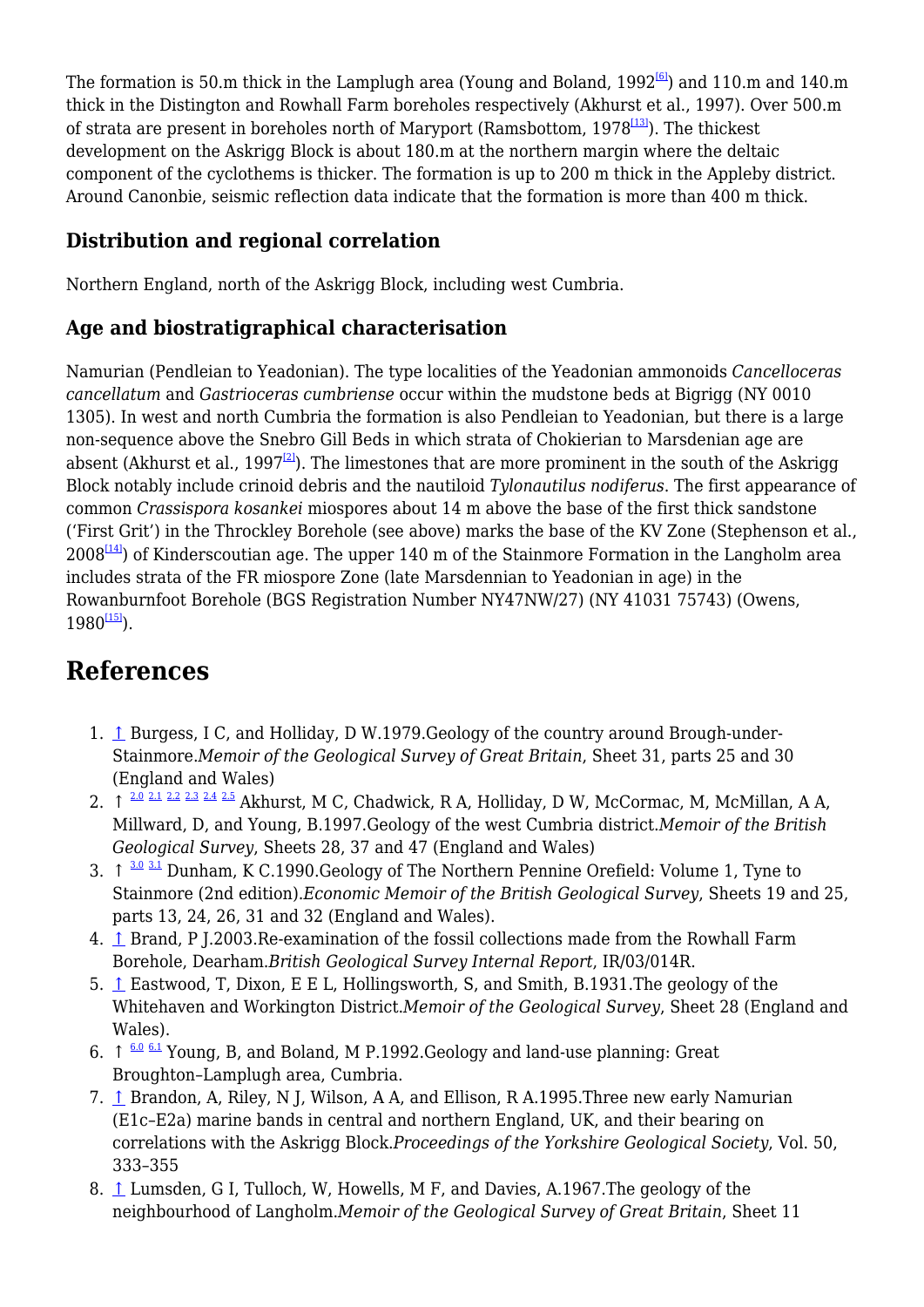(Scotland)

- 9. [↑](#page--1-0) Picken, G S.1988.The concealed coalfield at Canonbie: an interpretation based on boreholes and seismic surveys.*Scottish Journal of Geology*, Vol. 24, 61–71
- 10. [↑](#page--1-0) Jones, N S, and Holliday, D W.2006.The stratigraphy and sedimentology of Upper Carboniferous Warwickshire Group red-bed facies in the Canonbie area of S.W. Scotland.*British Geological Survey Internal Report*, IR/06/043.
- 11. [↑](#page--1-0) Barnes, R P, Young, B R, Frost, D V, and Land, D H.1988.Geology of Workington and Maryport.*British Geological Survey Technical Report*, WA/88/3.
- 12. [↑](#page--1-0) Chadwick, R A, Holliday, D W, Holloway, S, and Hulbert, A G.1995.The structure and evolution of the Northumberland–Solway Basin and adjacent areas.*Subsurface Memoir of the British Geological Survey*. (Keyworth, Nottingham: British Geological Survey.)
- 13. [↑](#page--1-0) Ramsbottom, W H C, Calver, M A, Eagar, R M C, Hodson, F, Holliday, D W, Stubblefield, C J, and Wilson, R B.1978.A correlation of Silesian rocks in the British Isles.*Geological Society of London Special Report*, No. 10.
- 14. [↑](#page--1-0) Stephenson, M H, Millward, D, Leng, M J, and Vane, C H.2008.Palaeoecological and possible evolutionary effects of early Namurian (Serpukhovian, Carboniferous) glacioeustatic cyclicity.*Journal of the Geological Society of London*, Vol. 165, 993–1005.
- 15. [↑](#page--1-0) Owens, B.1980.Palynological report on basal Westphalian samples from Rowanburn Foot Borehole.*Report of the Palaeontological Department, Institute of Geological Sciences*. PDL/80/224.

Retrieved from ['http://earthwise.bgs.ac.uk/index.php?title=Stainmore\\_Formation&oldid=52909](http://earthwise.bgs.ac.uk/index.php?title=Stainmore_Formation&oldid=52909)' [Category](http://earthwise.bgs.ac.uk/index.php/Special:Categories):

[Carboniferous lithostratigraphical nomenclature](http://earthwise.bgs.ac.uk/index.php/Category:Carboniferous_lithostratigraphical_nomenclature)

# **Navigation menu**

### **Personal tools**

- Not logged in
- [Talk](http://earthwise.bgs.ac.uk/index.php/Special:MyTalk)
- [Contributions](http://earthwise.bgs.ac.uk/index.php/Special:MyContributions)
- [Log in](http://earthwise.bgs.ac.uk/index.php?title=Special:UserLogin&returnto=Stainmore+Formation&returntoquery=action%3Dmpdf)
- [Request account](http://earthwise.bgs.ac.uk/index.php/Special:RequestAccount)

### **Namespaces**

- [Page](http://earthwise.bgs.ac.uk/index.php/Stainmore_Formation)
- [Discussion](http://earthwise.bgs.ac.uk/index.php?title=Talk:Stainmore_Formation&action=edit&redlink=1)

 $\Box$ 

# **Variants**

### **Views**

- [Read](http://earthwise.bgs.ac.uk/index.php/Stainmore_Formation)
- [Edit](http://earthwise.bgs.ac.uk/index.php?title=Stainmore_Formation&action=edit)
- [View history](http://earthwise.bgs.ac.uk/index.php?title=Stainmore_Formation&action=history)